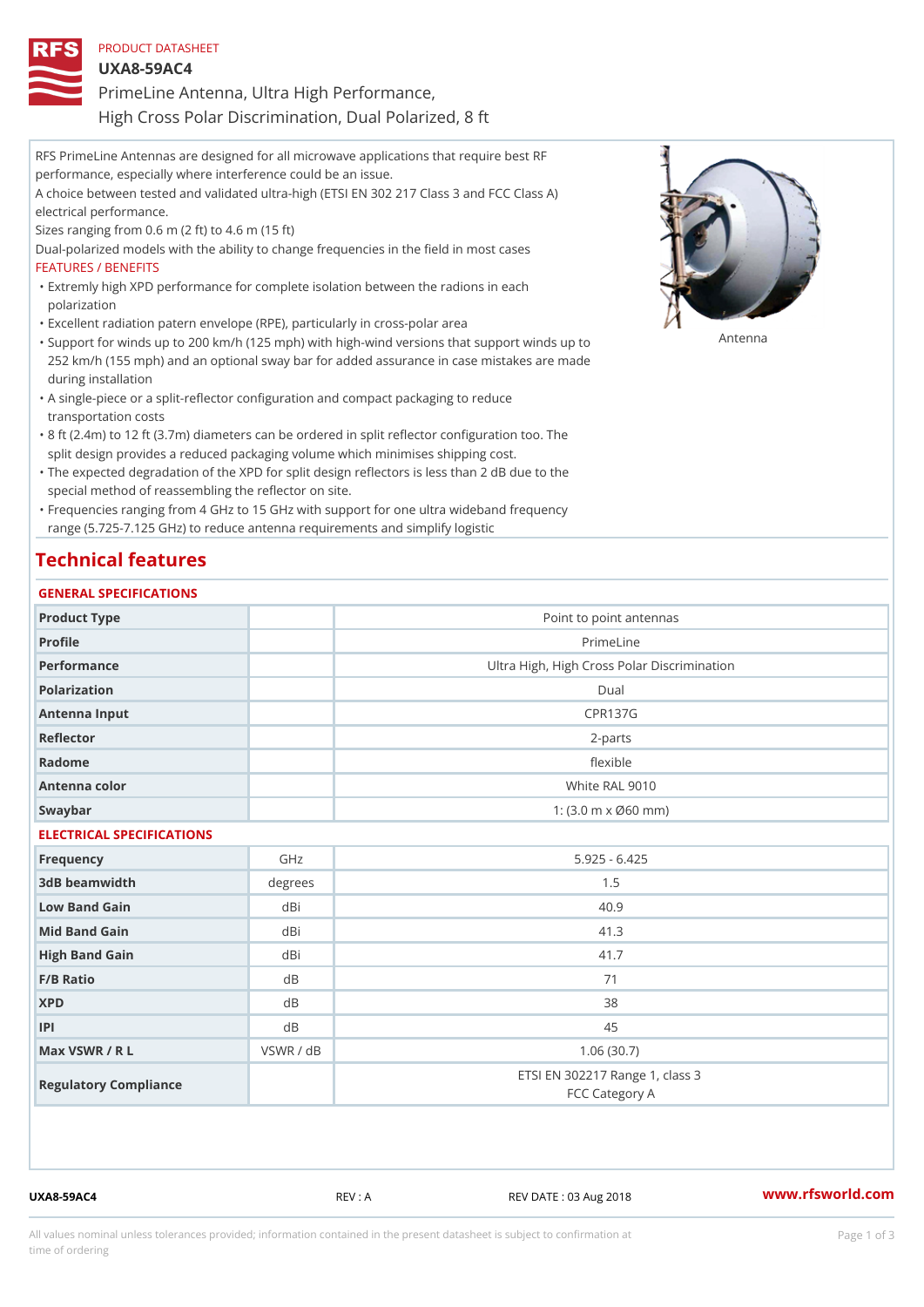# PRODUCT DATASHEET UXA8-59AC4 PrimeLine Antenna, Ultra High Performance, High Cross Polar Discrimination, Dual Polarized, 8 ft

| MECHANICAL SPECIFICATIONS               |              |                                                                          |  |  |
|-----------------------------------------|--------------|--------------------------------------------------------------------------|--|--|
| Diameter                                | ft $(m)$     | 8(2.4)                                                                   |  |  |
| Elevation Adjustment                    | degree       | ± 5                                                                      |  |  |
| Azimuth Adjustment                      | degree:      | ± 5                                                                      |  |  |
| Polarization Adjustment                 | degrees      | ± 5                                                                      |  |  |
| Mounting Pipe Diameter<br>minimum       | $mm$ (in)    | 114(4.5)                                                                 |  |  |
| Mounting Pipe Diameter<br>maximum       | $mm$ (in)    | 114(4.5)                                                                 |  |  |
| Approximate Weight                      | kg (lb)      | 180 (396)                                                                |  |  |
| Survival Windspeed                      | $km/h$ (mph) | 200 (125)                                                                |  |  |
| Operational Windspeed                   | $km/h$ (mph) | 190 (118)                                                                |  |  |
| <b>STRUCTURE</b>                        |              |                                                                          |  |  |
| Radome Material                         |              | PVC coated fabric                                                        |  |  |
| FURTHER ACCESSORIES                     |              |                                                                          |  |  |
| optional Swaybar                        |              | 1: SMA-SK-60-3000A (3.0 m x Ø60 mm)                                      |  |  |
| Further Accessories                     |              | SMA-WK-8 : Wind Kit<br>SMA-SKO-UNIVERSAL-L : Universal sway bar fixation |  |  |
| MOUNTOUTLINE                            |              |                                                                          |  |  |
| m <sub>m</sub><br>$Dimension_A$<br>(in) |              | 2616 (103.4)                                                             |  |  |
| m m<br>Dimension B<br>(in)              |              | 1450(57.1)                                                               |  |  |
| m m<br>$Dimension_C$<br>1:n             |              | 460 (18.1)                                                               |  |  |

(in)

mm

mm (in)

m<sub>m</sub> (in)

 $Dim_D -$ 

Dimension\_E

Dimension\_F

 $114$  m m (4.5 \_ i r )  $\sqrt{$  ii p  $\ge$ 

190 (7.5)

310 (12.3)

1120 (44.1)

UXA8-59AC4 REV : A REV DATE : 03 Aug 2018 WWW.rfsworld.com